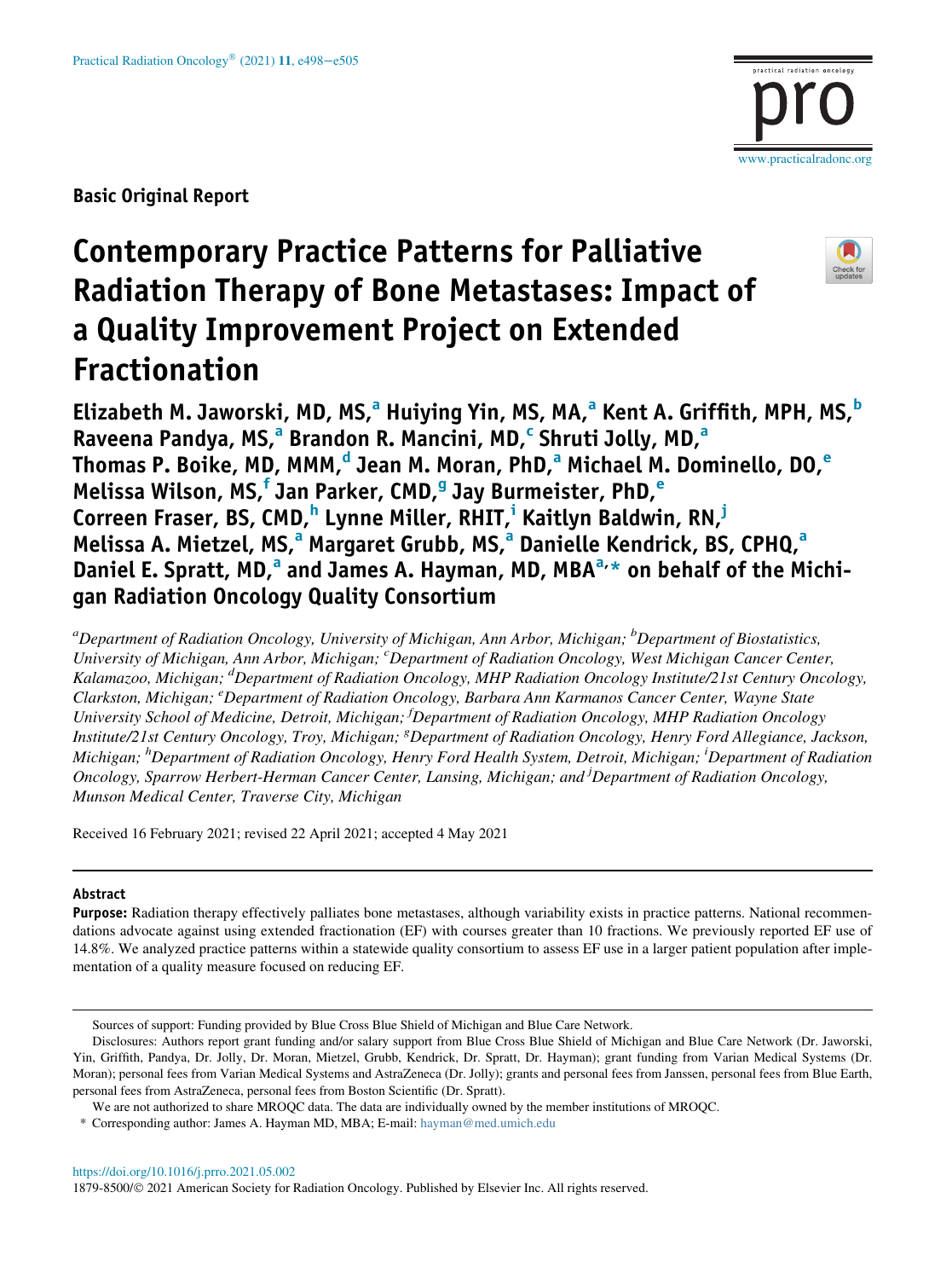Methods and Materials: Patients treated for bone metastases within a statewide radiation oncology quality consortium were prospectively enrolled from March 2018 through October 2020. The EF quality metric was implemented March 1, 2018. Data on patient, physician, and facility characteristics; fractionation schedules; and treatment planning and delivery techniques were collected. Multivariable binary logistic regression was used to assess EF.

Results: Twenty-eight facilities enrolled 1445 consecutive patients treated with 1934 plans. The median number of treatment plans per facility was 52 (range, 7-307). Sixty different fractionation schedules were used. EF was delivered in 3.4% of plans. Initially, EF use was lower than expected and remained low over time. Significant predictors for EF use included complicated metastasis (odds ratio [OR], 2.04; 95% confidence interval [CI], 1.04-4.02;  $P = .04$ ), lack of associated central nervous system or visceral disease (OR, 2.27; 95% CI, 1.2-4.2;  $P = .01$ ), nonteaching versus teaching facilities (OR, 8.97; 95% CI, 2.1-38.5;  $P < .01$ ), and treating physicians with more years in practice (OR, 12.82; 95% CI, 3.9-42.4;  $P < .01$ ).

Conclusions: Within a large, prospective population-based data set, fractionation schedules for palliative radiation therapy of bone metastases remain highly variable. Resource-intensive treatments including EF persist, although EF use was low after implementation of a quality measure. Complicated metastases, lack of central nervous system or visceral disease, and treatment at nonteaching facilities or by physicians with more years in practice significantly predict use of EF. These results support ongoing efforts to more clearly understand and address barriers to high-value radiation approaches in the palliative setting.

2021 American Society for Radiation Oncology. Published by Elsevier Inc. All rights reserved.

### Introduction

National guidelines recommend various effective dose and fractionation schemes for palliative radiation therapy (RT) of bone metastases, including single fraction regimens for select patients. $1-3$  Advantages of shorter radiation courses include patient convenience, decreased toxicity, and shorter time to systemic therapy. $4$  The American Society for Radiation Oncology's Choosing Wisely campaign specifically advocated against use of resource-intensive extended fractionation (EF) schemes with greater than 10 fractions. $\overline{5}$  $\overline{5}$  $\overline{5}$ 

Prior efforts to characterize RT for bone metastases include institutional reports, nationwide Medicare Fee-For-Service and National Cancer Database analyses, and studies asking physicians to self-report hypothetical management strategies in a variety of clinical scenarios. $6-9$ We previously reported on 1 such survey and found infrequent recommendation for EF (4.3%) and a minority of physicians (16.1%) recommending single fraction palliative  $RT<sup>10</sup>$  $RT<sup>10</sup>$  $RT<sup>10</sup>$  These hypothetical scenario-based recommendations are in contrast to our 2017 analysis where we asked 20 institutions across our statewide radiation oncology quality consortium to report the details of the treat-ment plans for their 10 most recently treated cases.<sup>[11](#page-7-5)</sup> In this latter series of real-world practice patterns, EF was used in 14.8% of plans, and single fraction use was 7.7%. After these initial reports, we launched a quality improvement project within our collaborative focusing on the treatment of bone metastases.

For our initial project we sought to lower the use of EF for bone metastases in our state-wide consortium. We hypothesized that EF use would decrease after adopting EF as a consortium-wide quality measure and providing feedback to our participating centers regarding patterns of its use. We also sought to investigate possible predictors of EF's use.

## Methods and Materials

In this analysis, 28 facilities within the Michigan Radiation Oncology Quality Consortium (MROQC) prospectively enrolled, regardless of insurer, all patients with breast, lung, prostate, melanoma, or renal cell carcinoma receiving treatment for bone metastases between March 1, 2018, and October 31, 2020, into a web-based registry.<sup>[12](#page-7-6)</sup> This project was an institutional review board−approved quality initiative using deidentified information for eligible patients. Clinical and demographic patient characteristics, treating facility and physician characteristics, and RT treatment plan details were collected. Treatment plans sometimes included more than 1 adjacent target.

Our quality measure was "percentage of patients who do not receive >10 fractions for treatment of bone metastases in accordance with the American Society for Radiation Oncology's Choosing Wisely guidelines" with full credit given for a rate >80%, partial credit given for a rate of 60% to 79%, and no credit for a rate  $\langle 60\% \rangle$ . This measure was a component of a facility-level pay-for-performance program, a facility-level prior authorization "gold card" program, which exempted the facility from participation in Blue Cross Blue Shield of Michigan's radiation oncology prior authorization program, and a physician-level value-based reimbursement program. The EF quality measure was included in the Gold Card Incentive Program measures from March 1, 2018 to November 1, 2019, and it was added as Pay-for-Performance Measure from January 1, 2019 to December 31, 2019. Real-time performance data were available to participating centers and were formally reported to all centers and discussed at in-person consortium meetings held every 4 months. To assess the evolution of EF use over time, we considered our 2017 convenience survey that reported 14.8% EF use as our baseline. $11$  Of note, this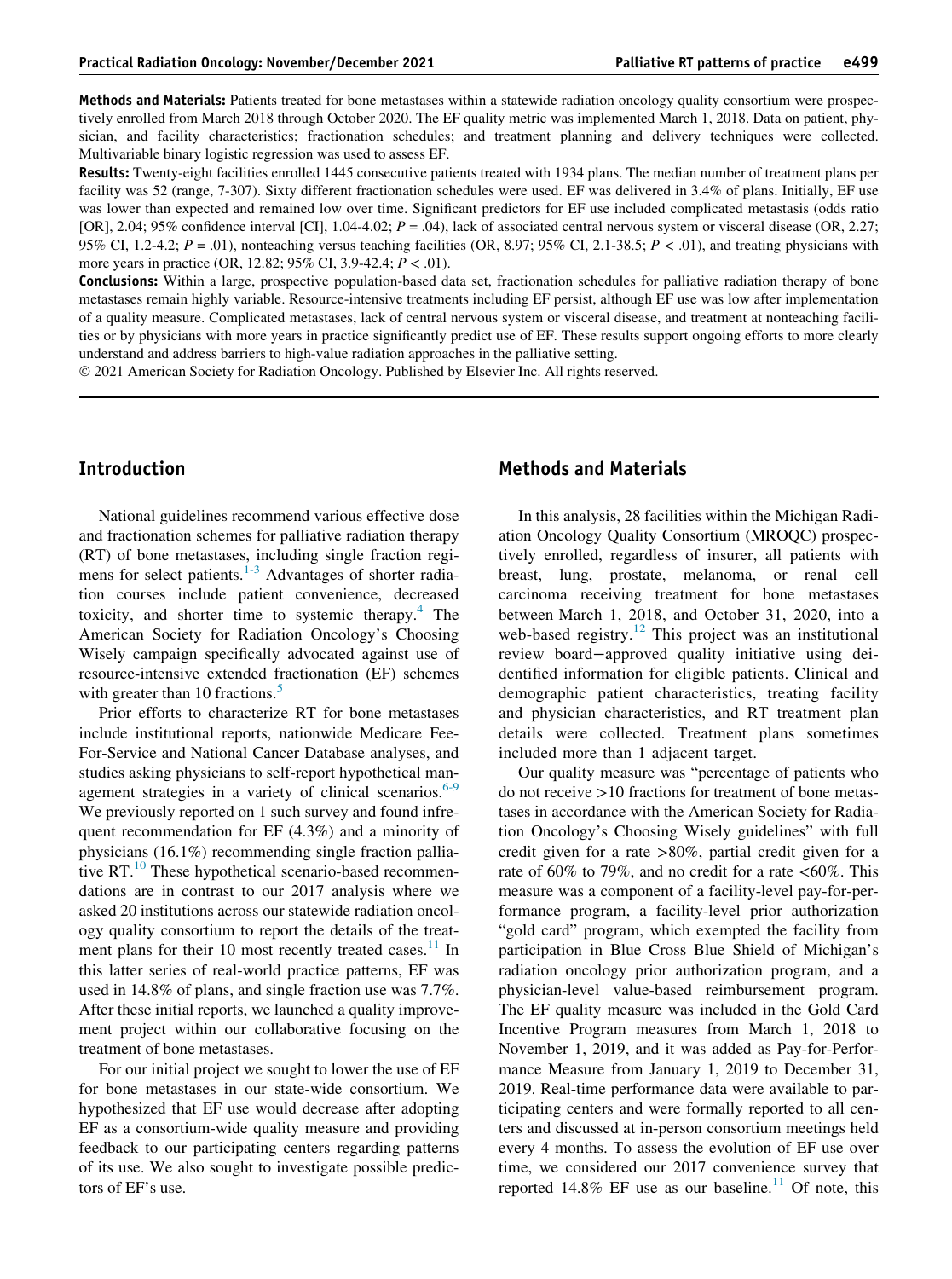initial 2017 survey retrospectively assessed palliative RT for bone metastases of the 10 most recently treated patients, and therefore was composed of a more heterogeneous population, including any primary cancer sites, whereas this project was restricted to the 5 primary sites listed previously. Funding for the consortium was provided by Blue Cross Blue Shield of Michigan and Blue Care Network and included staff support for data collection on eligible patients regardless of insurer. All authors are members of MROQC.

#### Covariable definitions

EF was defined as plans delivering >10 fractions. Time since initial diagnosis was analyzed as equal to or above versus below the median number of months since initial diagnosis. Our definition of "uncomplicated" bone metastasis, based on the definition of Cheon et al,  $^{13}$  $^{13}$  $^{13}$  was a painful lesion without pathologic fracture or spinal cord or cauda equina compression or radicular pain, prior radiation to the site currently under treatment, prior surgery at the site, an associated soft tissue mass, or curative treatment intent. Retreatment included plans with direct overlap of a previously irradiated site. A teaching facility was defined as an institution training radiation oncology residents. The year the treating physician completed residency was defined according to quartiles. Metastatic burden was defined as oligometastatic for 1 to 5 total metastases versus greater than 5 total metastases.

#### Statistical analysis

Descriptive statistical methods were used to summarize patient, plan, facility, and physician characteristics. Multivariable odds ratios (ORs) and 95% confidence intervals (CIs) for the use of EF were calculated at the plan level using a logistic regression model. P values < .05 were considered significant. The data were analyzed using SAS Version 9.4 (SAS Institute, Cary, NC).

#### Results

During the study period, 1445 patients received palliative RT to bone metastases using 1934 plans at 28 different institutions. Characteristics of the patients, facilities, and treating physicians are listed in [Table 1](#page-3-0). Notably, these plans were most commonly administered to elderly patients with lung, breast, or prostate cancer with diminished performance status at time of treatment. Spine was the most frequently treated anatomic site (881/1934; 46%). Thirty one percent (595/1934) of plans treated uncomplicated bone metastases, 55% (1074/1934) targeted single bony lesions, and only 9% (172/1934) involved retreatment. Median time since diagnosis for the cohort was 21 months (range, 0-615 months). Seventy-five percent (1087/1445) of patients were treated with a single plan, whereas 18% (266/1445) and 6% (92/ 1445) received 2 and 3 or more plans, respectively.

As for facility characteristics, the median number of physicians practicing at participating facilities was 3, teaching facilities comprised 30%, and the median number of plans per facility was 52 ([Table 1](#page-3-0)). At the physician level, the median number of plans was 14, with nearly equal numbers of physicians completing training 27 or more years ago, between 26 and 17 years ago, between 16 and 7 years ago, and 6 or fewer years ago [\(Table 1\)](#page-3-0).

Sixty unique dose/fractionation schemes were delivered, with the most common being 30 Gy in 10 fractions (859/1934; 44%), 20 Gy in 5 fractions (368/1934; 19%), and 8 Gy in 1 fraction (227/1934; 12%) [\(Fig 1](#page-4-0)). EF was used in only 66 plans (3.4%). Fifteen centers used EF for 1% to 53% of their plans ([Fig 2\)](#page-5-0). Compared with our baseline rate in 2017 of 14.8%, after our adoption of EF as a quality measure on March 1, 2018, the use of EF within the remaining three-quarters of 2018 averaged approximately 5%, which was lower than expected. This rate remained low and continued to decline over time  $(P = .02)$  [\(Fig 3\)](#page-5-1). Only 23% (439/1934) and 16% (313/1934) of plans were delivered with intensity modulated radiation therapy and stereotactic body radiation therapy, respectively.

Lastly, we investigated factors predicting EF use. Patients with complicated compared with uncomplicated bone metastases were more likely to receive EF (OR, 2.04; 95% CI, 1.04-4.02;  $P = .04$ ), as were patients lacking associated central nervous system or visceral disease compared with those with it  $(OR, 2.27; 95\% \text{ CI}, 1.2-4.2;$  $P = .01$ ) [\(Fig 4\)](#page-6-0). Likewise, patients treated at nonteaching compared with teaching facilities (OR, 8.97; 95% CI, 2.1-38.5;  $P < .01$ ) and treatment by physicians with 17 or more years of practice were more likely to use EF plans (17-26 years: OR, 5.12; 95% CI, 1.5-18.1;  $P = .01$ ; and ≥26 years: OR, 12.8; 95% CI, 3.9-42.4; P < .01). Additional factors that almost reached statistical significance included less than the median 21 months since diagnosis (OR, 1.89; 95% CI, 0.97-3.7;  $P = .06$ ) and systemic therapy within the month before RT (OR, 1.74; 95% CI, 0.96-3.2;  $P = .07$ ). Of note, total metastatic burden with more than 5 metastases compared with oligometastatic disease was not predictive of EF use (results not shown).

#### **Discussion**

This report confirms the variability of practice patterns for palliative RT and demonstrates the durable effect of quality metrics in altering these patterns in the treatment of bone metastases within a large, recently treated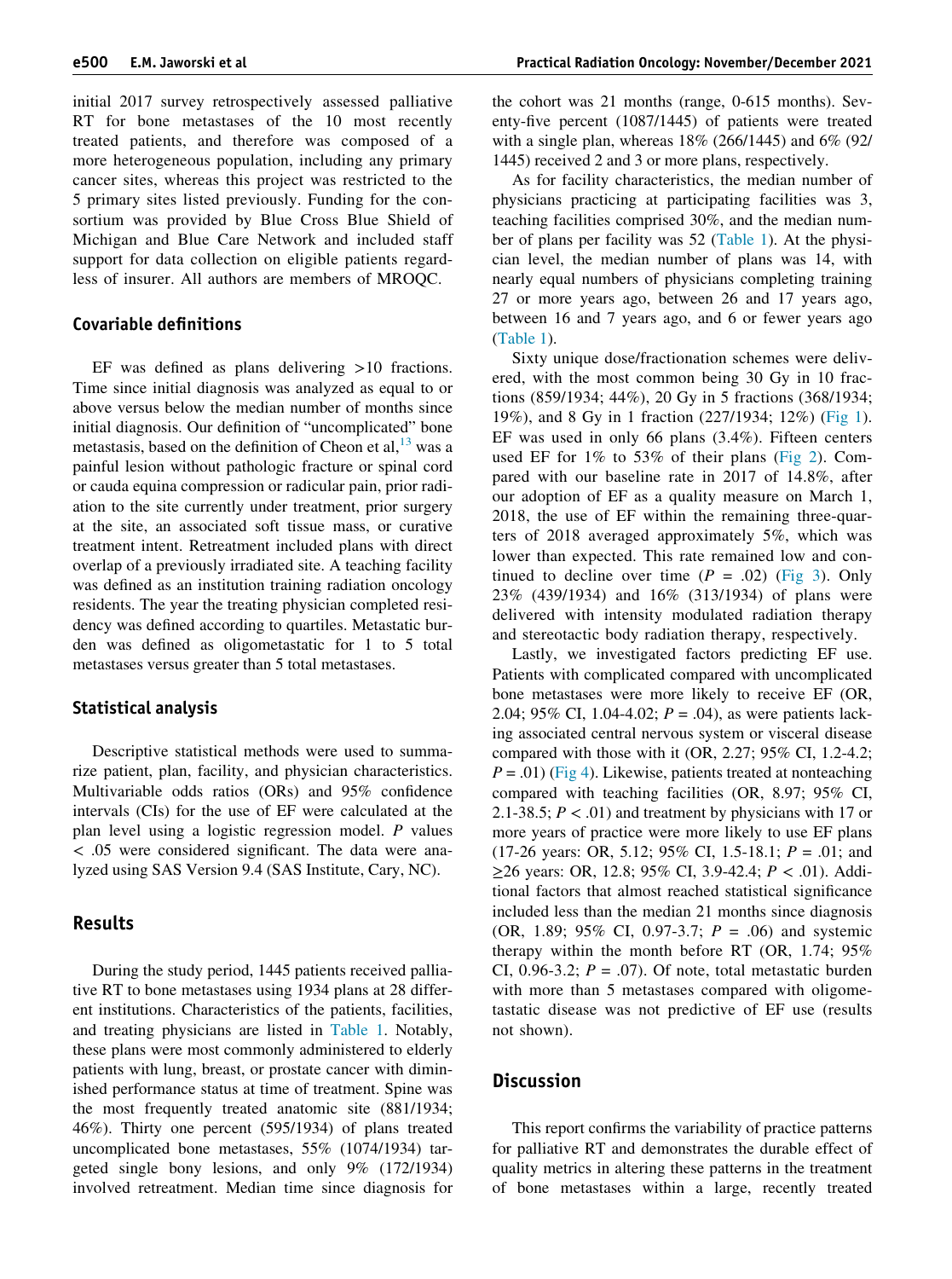# <span id="page-3-0"></span>Table 1 Clinical, facility, and physician characteristics

| Clinical characteristics at                   | All;<br>$n (\%)^*$    | Plans $\leq 10$ fractions; | Plans $> 10$ fractions (EF); |
|-----------------------------------------------|-----------------------|----------------------------|------------------------------|
| plan level                                    |                       | $n (\%)^*$                 | $n (\%)^*$                   |
| n                                             | 1934                  | 1868                       | 66                           |
| Age (y), mean (SD) [range]                    | 68 (12) [28.8-103.9]  | 68 (12) [28.8-103.9]       | $67(12)$ [40.0-93.5]         |
| <b>Sex</b>                                    |                       |                            |                              |
| Female                                        | 926 (48%)             | 891 (48%)                  | 35 (53%)                     |
| Male                                          | 1008 (52%)            | 977 (52%)                  | 31 $(47%)$                   |
| Race                                          |                       |                            |                              |
| White                                         | 1599 (83%)            | 1543 (83%)                 | 56 (85%)                     |
| <b>Black</b>                                  | 250 (13%)             | 241 (13%)                  | 9(14%)                       |
| Other/not reported<br><b>KPS</b>              | 85 (4%)               | 84 (4%)                    | $1(2\%)$                     |
| 80-100                                        |                       |                            |                              |
|                                               | 767 (40%)             | 741 (40%)                  | 26 (39%)                     |
| 50-70                                         | 843 (44%)             | 810 (43%)                  | 33 $(50\%)$<br>$\mathbf{0}$  |
| $\leq 40$<br>Not reported                     | 99(5%)<br>225(12%)    | 99 (5%)                    |                              |
| Primary cancer site <sup>†</sup>              |                       | 218 (12%)                  | 7(11%)                       |
| Non-small cell lung                           | 615(32%)              |                            |                              |
| <b>Breast</b>                                 |                       | 590 (32%)                  | 25 (38%)                     |
| Prostate                                      | 542 (28%)             | 521 (28%)                  | 21(32%)<br>10(15%)           |
| Renal                                         | 487 (25%)<br>171 (9%) | 477 (26%)<br>165 $(9%)$    | 6(9%)                        |
| Small cell lung                               | 71 (4%)               | 68 (4%)                    | 3(5%)                        |
| Melanoma                                      | 47 (2%)               | 46(2%)                     | $1(2\%)$                     |
| Other/not reported                            | $1(0\%)$              | $1(0\%)$                   | $\mathbf{0}$                 |
| Anatomic site treated                         |                       |                            |                              |
| Spine                                         | 881 (46%)             | 854 (46%)                  | 27(41%)                      |
| Hip/pelvis                                    | 360 (19%)             | 349 (19%)                  | 11 $(17%)$                   |
| Humerus/femur                                 | 253(13%)              |                            |                              |
| Rib                                           | 159(8%)               | 241 (13%)<br>151 (8%)      | 12(18%)<br>$8(12\%)$         |
| Shoulder                                      | 97(5%)                | 95(5%)                     | 2(3%)                        |
| Skull                                         |                       | 21(1%)                     |                              |
| Not reported                                  | 22(1%)<br>162 (8%)    | 157 (8%)                   | $1(2\%)$<br>5(8%)            |
| Months since initial diagnosis, mean (SD)     | 54 (76) [0-615.0]     | 54 (77) [0-615.0]          | 46 (65) [0.6-227.5]          |
| [range]                                       |                       |                            |                              |
| Uncomplicated bone metastasis $\overline{\ }$ |                       |                            |                              |
| Yes                                           | 595 (31%)             | 580 (31%)                  | 15(23%)                      |
| N <sub>o</sub>                                | 1339 (69%)            | 1288 (69%)                 | 51 (77%)                     |
| Retreatment                                   |                       |                            |                              |
| Yes                                           | 172 (9%)              | 164 (9%)                   | $8(12\%)$                    |
| N <sub>o</sub>                                | 1762 (91%)            | 1704 (91%)                 | 58 (88%)                     |
| Number of sites treated                       |                       |                            |                              |
| 1                                             | 1074(55%)             | 1033 (55%)                 | 41 $(62\%)$                  |
| $2+$                                          | 735 (38%)             | 714 (38%)                  | 21 (32%)                     |
| Not reported                                  | 125(6%)               | 121(6%)                    | 4(6%)                        |
| Associated CNS or visceral disease            |                       |                            |                              |
| Yes                                           | 893 (46%)             | 872 (47%)                  | 21 (32%)                     |
| No                                            | 867(45%)              | 829 (44%)                  | 38 (58%)                     |
| Not reported                                  | 174(9%)               | 167(9%)                    | 7(11%)                       |
| Systemic therapy <4 weeks before RT           |                       |                            |                              |
| Yes                                           | 970 (50%)             | 928 (50%)                  | 42 $(64\%)$                  |
| No                                            | 934 (48%)             | 912 (49%)                  | 22(33%)                      |
| Not reported                                  | $30(2\%)$             | 28(1%)                     | 2(3%)                        |
| Facility characteristics                      |                       |                            |                              |
| Teaching status                               |                       |                            |                              |
| Yes                                           | 587 (30%)             | 584 (31%)                  | 3(5%)                        |
| N <sub>o</sub>                                | 1347 (70%)            | 1284 (69%)                 | 63 (95%)                     |
|                                               |                       |                            |                              |
|                                               |                       |                            | (Continued)                  |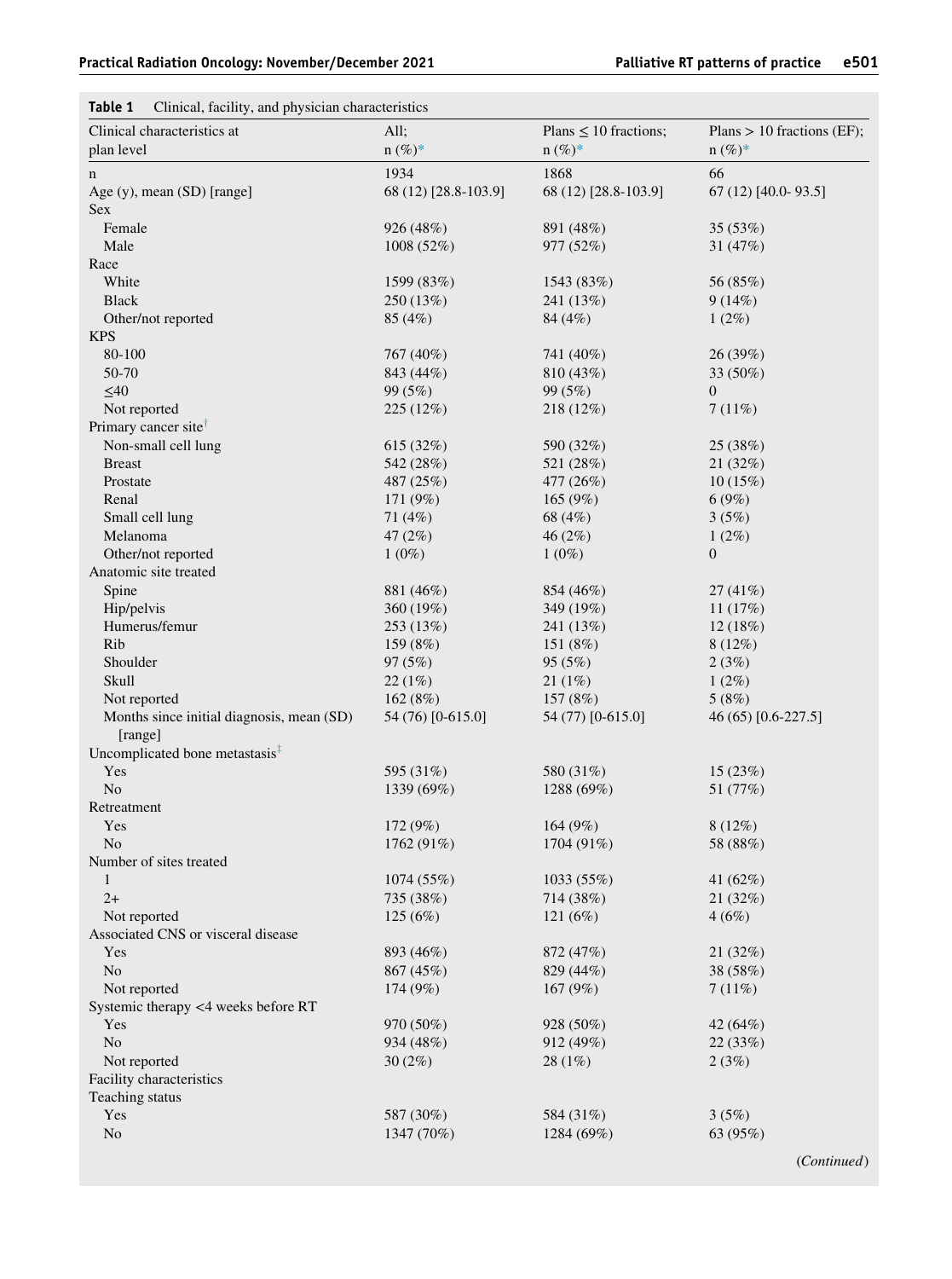#### Table 1 (Continued)

| Clinical characteristics at                | All:        | Plans $\leq 10$ fractions; | Plans $> 10$ fractions (EF); |
|--------------------------------------------|-------------|----------------------------|------------------------------|
| plan level                                 | $n (\%)^*$  | $n (\%)^*$                 | $n (\%)^*$                   |
| Number of patients treated; median (range) | $37(7-205)$ | $35(7-205)$                | $2(1-8)$                     |
| Number of plans treated; median (range)    | $52(7-307)$ | $50(7-305)$                | $4(1-10)$                    |
| Number of physicians; median (range)       | $3(1-16)$   | $3(1-16)$                  | $2(1-3)$                     |
| Physician characteristics                  |             |                            |                              |
| Year completed residency                   |             |                            |                              |
| $2014+$                                    | 511 (26%)   | 506 (27%)                  | 5(8%)                        |
| 2004-2013                                  | 425(22%)    | 419 $(22%)$                | 6(9%)                        |
| 1994-2003                                  | 379 (20%)   | $365(20\%)$                | $14(21\%)$                   |
| $<$ 1993                                   | 479 (25%)   | 442 (24%)                  | 37(56%)                      |
| Not reported                               | 140 $(7%)$  | 136(7%)                    | 4(6%)                        |
| Number of patients treated; median (range) | $11(1-65)$  | $10(1-64)$                 | $2(1-8)$                     |
| Number of plans treated; median (range)    | $14(1-105)$ | $13(1-104)$                | $2(1-8)$                     |

<span id="page-4-2"></span><span id="page-4-1"></span>Abbreviations: CNS = central nervous system;  $EF =$  extended fractionation;  $KPS =$  karnofsky performance status;  $RT =$  radiation therapy;

Owing to rounding, percent values may not equal 100.

Additional histologies excluded from this quality initiative.

<span id="page-4-3"></span> $*$  Uncomplicated bone metastases lack the following: prior radiation or surgery at the currently treated site, spinal cord or cauda compression, radicular pain, an associated soft tissue mass, or curative treatment intent.

statewide cohort. For more than 2 years after the adoption of a quality measure focused on EF, we demonstrate infrequent use of EF in our consortium with an overall rate of 3.4%. We also identify factors predicting EF use, including complicated metastasis, lack of associated central nervous system or visceral disease, treatment at nonteaching facilities, and treating physicians with more years in practice. Additional factors including shorter time since diagnosis and having received the most recent dose of systemic therapy within 1 month before RT were suggestive of EF use but did not reach statistical significance.

We previously reported EF use of 14.8% in a convenience sample of 200 patients, which retrospectively analyzed palliative RT for the 10 most recently treated patients over a 2-month period and included bone metastases from any primary disease site. $11$  In this updated prospective series, the consortium included 8 additional centers with a total of 1445 patients from 5 common primary sites treated over a more than 2-year period. After the implementation of EF as a quality measure, there was an immediate decline in the use of EF from 14.8% to an average of 5% within the first 9 months. In the rare cases of EF use, physician- and facility-specific factors appear to play as prominent a role

<span id="page-4-0"></span>

Fig. 1 Heterogeneity in fractionation by plan. Bubble plot of 1934 plans delivered using 60 different fractionation schemes. Circle size corresponds to the relative frequency of use for each fractionation scheme. Circles centered above the dashed line represent plans using extended fractionation.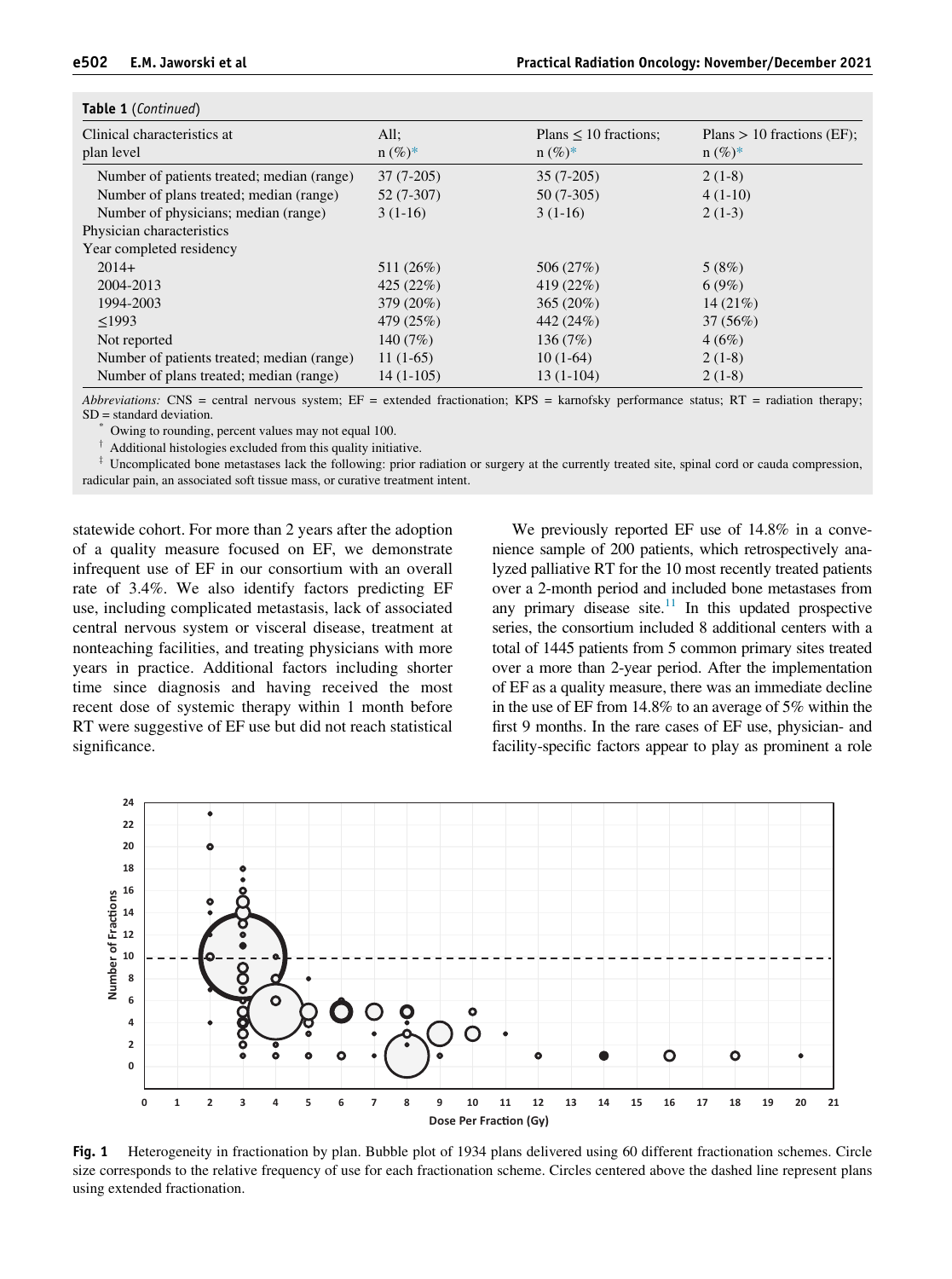<span id="page-5-0"></span>

Fig. 2 Extended fractionation (EF) use by institution. Each bar represents 1 of 28 participating institutions. The number of plans treated per institution is listed along the x-axis. The percent of plans using EF is listed above each bar. Dashed line represents the overall rate of EF use (3.4%) within the consortium.

<span id="page-5-1"></span>

Fig. 3 Extended fractionation (EF) use over time. EF use in Q1 2017 derived from convenience sample point estimate previously reported by Spratt et al.<sup>[11](#page-7-5)</sup> EF use from 2018 to 2020 derived from population-based samples of 28 facilities participating in current quality improvement project. X-axis shows time, with each year divided into quarters. Numerical values underneath each yearly quarter represent the number of total plans treated per quarter. Gray shading represents the 95% confidence interval for the regression trend line (black line). Regression line trend  $P = .02$ . \*Indicates incomplete quarter with  $\lt 3$  months of data collection.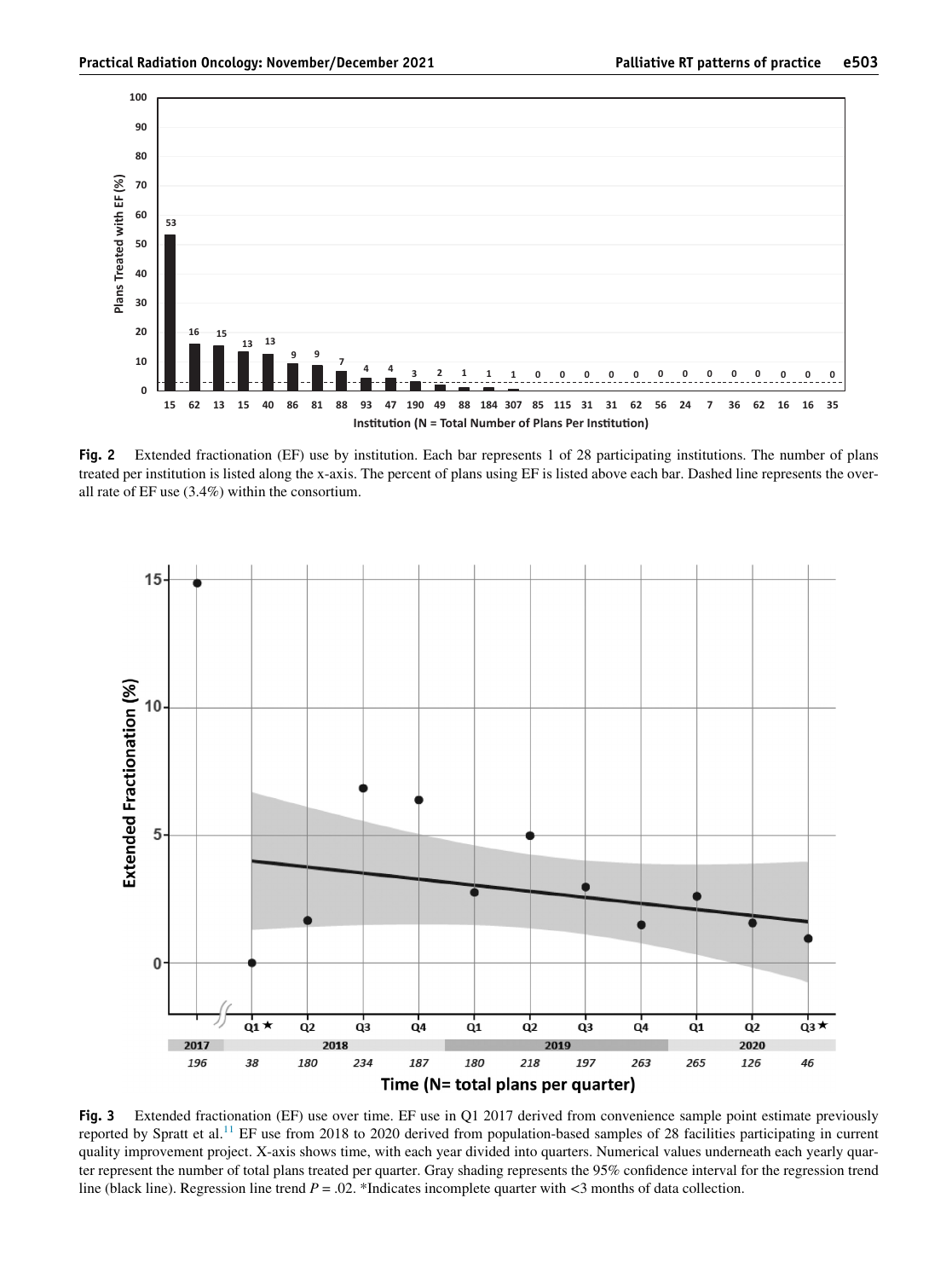<span id="page-6-0"></span>

|                                                    | Odds Ratio and 95% CI | OR (95% CI)         | p-Value |
|----------------------------------------------------|-----------------------|---------------------|---------|
| Age: 65+ vs. <65                                   |                       | 0.69(0.38, 1.26)    | 0.22    |
| <b>KPS</b>                                         |                       |                     |         |
| 80-100 (ref)                                       |                       | $\mathbf{1}$        |         |
| 50-70                                              |                       | 1.07(0.60, 1.94)    | 0.81    |
| 40 or Less                                         |                       | 0.12(0.01, 1.58)    | 0.11    |
| <b>Primary Cancer Site</b>                         |                       |                     |         |
| Breast (ref)                                       |                       | $\mathbf{1}$        |         |
| Melanoma                                           |                       | 3.75 (0.49, 29.02)  | 0.21    |
| Non-Small Cell Lung Cancer                         |                       | 1.32 (0.59, 2.93)   | 0.50    |
| <b>Prostate Cancer</b>                             |                       | 0.64(0.27, 1.49)    | 0.30    |
| <b>Renal Cell Cancer</b>                           |                       | 1.16(0.35, 3.86)    | 0.80    |
| <b>Small Cell Lung Cancer</b>                      |                       | 0.75(0.12, 4.54)    | 0.75    |
| Months Since Initial Diagnosis <21 vs. 21+         |                       | 1.89 (0.97, 3.67)   | 0.06    |
| <b>Anatomic Site Treated</b>                       |                       |                     |         |
| Spine (ref)                                        |                       | $\mathbf{1}$        |         |
| Hip/Pelvis                                         |                       | 1.12(0.53, 2.39)    | 0.76    |
| Shoulder                                           |                       | 1.02(0.27, 3.83)    | 0.97    |
| <b>Rib</b>                                         |                       | 1.60(0.63, 4.07)    | 0.32    |
| Humerus/Femur                                      |                       | 1.70(0.77, 3.71)    | 0.19    |
| Skull                                              |                       | 2.08 (0.31, 13.94)  | 0.45    |
| Complicated vs. Uncomplicated Lesion               |                       | 2.04 (1.04, 4.02)   | 0.04    |
| Retreatment: No vs. Yes                            |                       | 0.97(0.31, 3.00)    | 0.95    |
| Number of Metastatic Sites Treated: 2+ vs. 1       |                       | 0.84(0.46, 1.52)    | 0.56    |
| No Associated CNS/Visceral Disease vs. Yes         |                       | 2.27(1.22, 4.22)    | 0.01    |
| Systemic Therapy <4 Weeks Prior to RT vs. >4 Weeks |                       | 1.74 (0.96, 3.18)   | 0.07    |
| Non-Teaching Facility vs. Teaching Facility        |                       | 8.97 (2.09, 38.51)  | < 0.01  |
| Facility Volume: High vs. Low                      |                       | 0.75(0.42, 1.35)    | 0.34    |
| Year Treating Physician Completed Residency        |                       |                     |         |
| $2014 + (ref)$                                     |                       | $\mathbf{1}$        |         |
| 2004-2013                                          |                       | 2.72 (0.69, 10.72)  | 0.15    |
| 1994-2003                                          |                       | 5.12(1.45, 18.11)   | 0.01    |
| $1994$                                             |                       | 12.82 (3.88, 42.37) | < 0.01  |

Fig. 4 Forest plot of factors predicting extended fractionation (EF) use. Multivariable binary logistic regression analysis of patient, facility, and treatment factors with odds ratio (OR) and 95% confidence interval (CI) given on logarithmic scale. OR < 1 does not predict EF use, whereas  $OR > 1$  is predictive of EF use. Reference values are listed second or delineated as "(ref)." Abbreviations: CNS = central nervous system; KPS = karnofsky performance status; RT = radiation therapy.

as patient- or disease-specific factors. Given financial toxicity and costs associated with radiation, these results shed light on real-world implementable practices to affect practice patterns and cost-effectiveness of care.<sup>14-16</sup> A recent nationwide Medicare analysis demonstrated that between 2016 and 2018, 23.4% of patients treated for bone metastases received EF. They also found increasing years in practice predicts increased use of  $EF<sup>6</sup>$  $EF<sup>6</sup>$  $EF<sup>6</sup>$  Using national data from the National Cancer Database, Wegner et al' recently reported that between 2010 and 2015 in patients with lung, breast, and prostate cancer the rate of EF decreased from 34% to 15%. Other groups have demonstrated use of EF ranging in frequency from 8% to 29.5%.<sup>[7](#page-7-9)[,17-19](#page-7-10)</sup> Our current results showing infrequent EF use in our Michigan consortium compare favorably with these previous reports. Possible explanations for our practice pattern are that active reporting of EF frequency and anonymous comparison with other consortium members along with programs tied to prior authorization exemption and increased physician reimbursement discourage EF use. Taken together, our contemporary real-world, clinical data demonstrate the effectiveness of a quality consortium to address resource intensive practice patterns and thereby improve quality of care.

The prospective, consecutively enrolled, populationbased sample of diverse patients, facilities, and physicians is this study's strength. Furthermore, objective data about treatment planning details were collected for analysis. Limitations of the present investigation include that it is confined to select radiation oncology facilities in 1 Midwest state and did not include less common primary disease sites. In the future, we aim to focus other projects on more resource-intensive courses of palliative radiation for bone metastases, including lower than expected use of single fraction treatments and use of intensity modulated radiation therapy and/or stereotactic body radiation therapy. With the evolving role for RT in palliative treatment for bone metastases, our results support the ongoing collection and assessment of current practice patterns and focused quality improvement projects to improve care for all patients.

#### Acknowledgments

MROQC is financially supported by Blue Cross Blue Shield of Michigan and the Blue Care Network of Michigan as part of the BCBSM Value Partnerships Program. However, these organizations had no role in editorial or